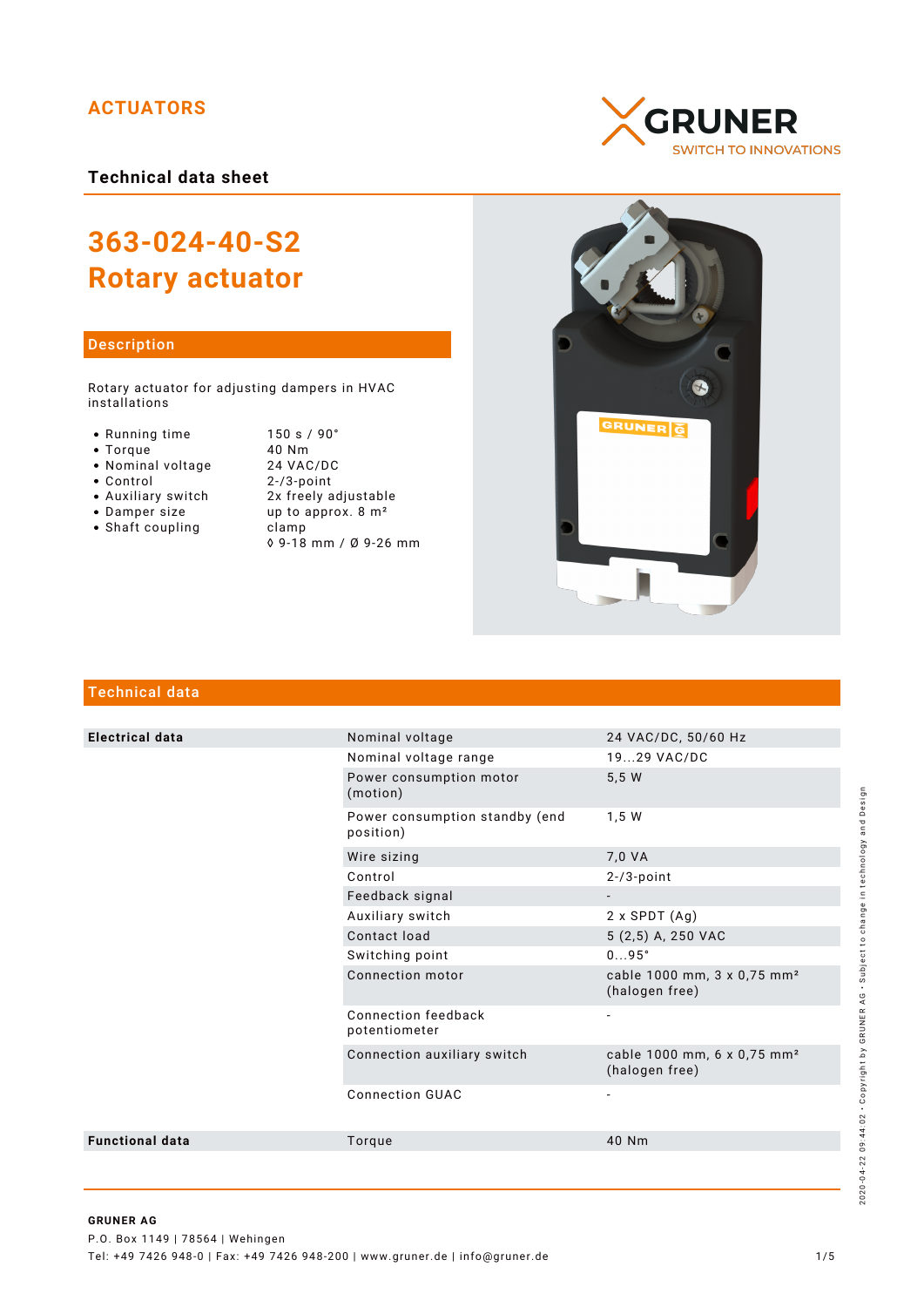

| <b>Technical data</b>      |                                         |                                                                   |
|----------------------------|-----------------------------------------|-------------------------------------------------------------------|
|                            |                                         |                                                                   |
| <b>Functional data</b>     | Damper size                             | up to approx. 8 m <sup>2</sup>                                    |
|                            | Synchronised speed                      | ±5%                                                               |
|                            | Direction of rotation                   | selected by switch                                                |
|                            | Manual override                         | gearing latch disengaged with<br>pushbutton, self-resetting       |
|                            | Angle of rotation                       | 0°max. 95° can be limited with<br>adjustable mechanical end stops |
|                            | Running time                            | 150 s / 90°                                                       |
|                            | Sound power level                       | $<$ 45 dB(A)                                                      |
|                            | Shaft coupling                          | clamp $\sqrt{9} - 18$ mm / Ø 9-26 mm                              |
|                            | Position indication                     | mechanical with pointer                                           |
|                            | Service life                            | $> 60000$ cycles $(0^{\circ}95^{\circ}0^{\circ})$                 |
|                            |                                         |                                                                   |
| <b>Safety</b>              | Protection class                        | III (safety extra-low voltage)                                    |
|                            | Degree of protection                    | IP 54                                                             |
|                            | <b>EMC</b>                              | CE (2014/30/EU)                                                   |
|                            | <b>LVD</b>                              | CE (2014/35/EU)                                                   |
|                            | <b>RoHS</b>                             | CE (2011/65/EU - 2015/863/EU -<br>2017/2102/EU)                   |
|                            | Mode of operation                       | Typ 1 (EN 60730-1)                                                |
|                            | Rated impulse voltage                   | 0,8 kV (EN 60730-1)                                               |
|                            | Control pollution degree                | 3 (EN 60730-1)                                                    |
|                            | Ambient temperature normal<br>operation | $-30^{\circ}$ C +50 $^{\circ}$ C                                  |
|                            | Storage temperature                     | $-30^{\circ}$ C +80 $^{\circ}$ C                                  |
|                            | Ambient humidity                        | 595% r.H., non condensing (EN<br>$60730-1)$                       |
|                            | Maintenance                             | maintenance free                                                  |
| <b>Dimensions / Weight</b> | Dimensions                              | 193 x 96 x 60 mm                                                  |
|                            | Weight                                  | 1700 g                                                            |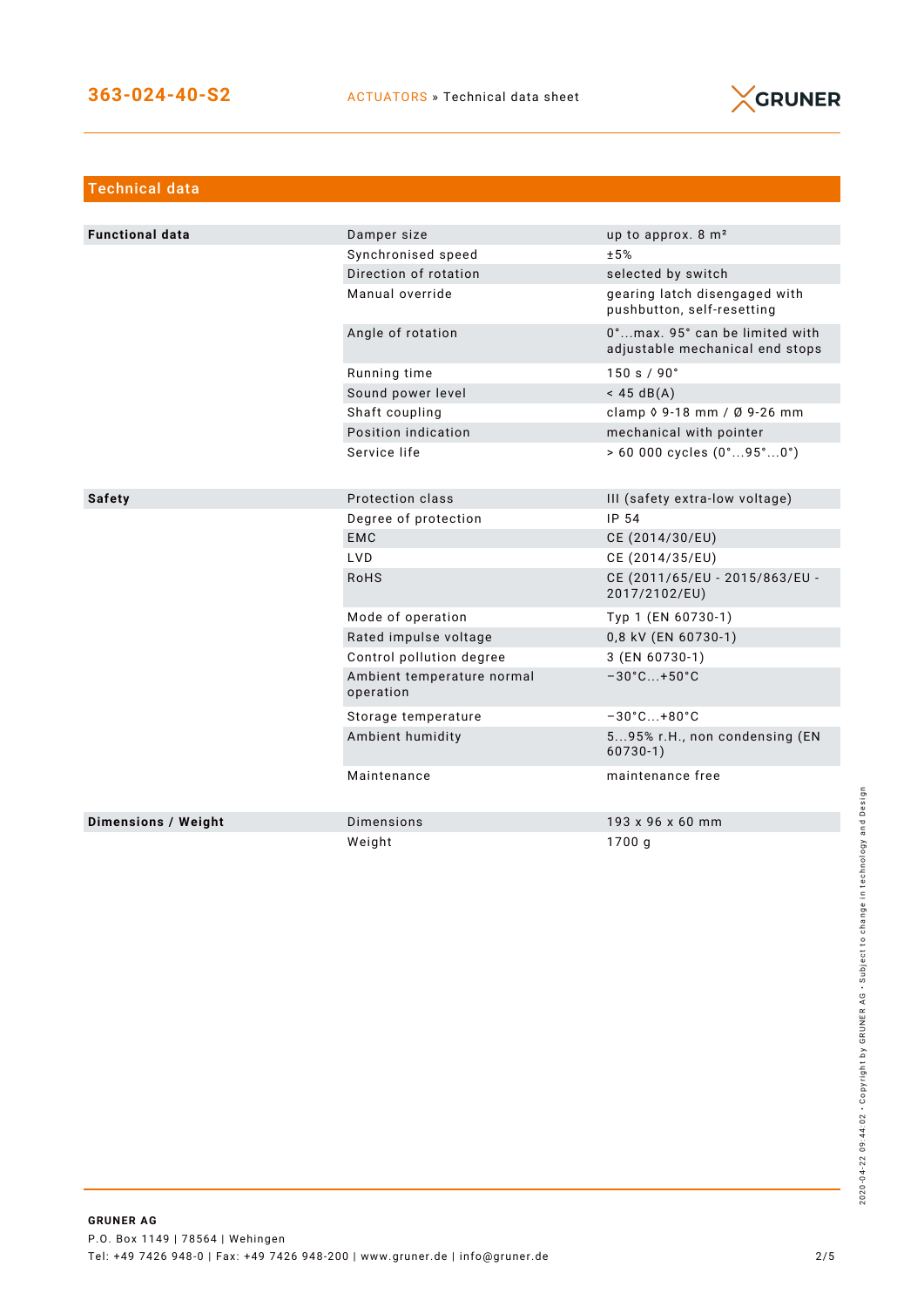

# Functionality / Properties

## **Operating mode**

2 point:

Connect power supply to wire 1+2, actuator drives to position 1. Is also wire 3 connected to the power supply, actuator drives to position 0.

3 point:

Connect power supply to wire 1+2, actuator drives to position 1. Is wire 1+3 connected to the power supply, actuator drives to position 0.

The actuator is overload-proof, requires no limit switches and automatically stops, when the end stop is reached.

#### **Direct mounting**

Simple direct mounting on the damper shaft with a clamp, protection against rotating with enclosed anti-rotation lock or rather at intended attachment points.

## **Manual override**

Manual override with selfresetting pushbutton possible (the gear is disengaged as long as the button is pressed).

#### **Signaling**

The two integrated auxiliary switches are freely adjustable in the angle of 0 - 95°. There are activated corresponding to the adjusted angle. The damper position can be checked by the mechanicel pointer.

#### **Mode switch**

DIP switch under the case cover

R / CW: rotary direction right / clockwise L / CWW: rotary direction left / counter clockwise

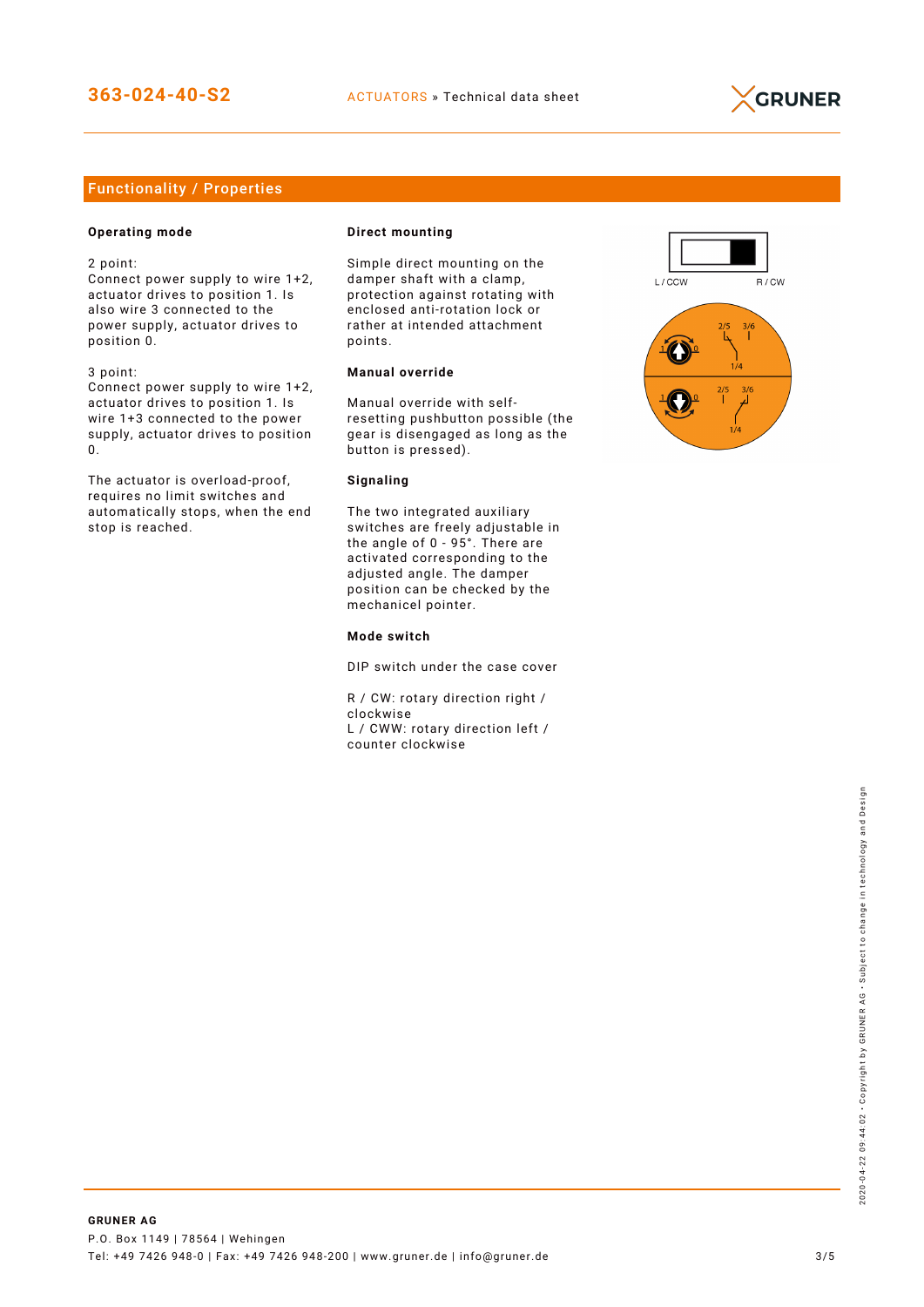

# Connector / Security Note





# **Safety remarks**

- Connect via safety isolation transformer!
- The device is not allowed to be used outside the specified field of application, especially in airplanes.
- It may only be installed by suitably trained personnel. Any legal regulations or regulations issued by authorities must be observed during assembly.
- The device may only be opened at the manufacturer´s site.
- The device is not allowed to be disposed of as household refuse. All locally valid regulations and requirements must be observed.
- When calculating the required torque, the specifications supplied by the damper manufacturer´s (crosssection, design, installation site), and the air flow conditions must be observed.